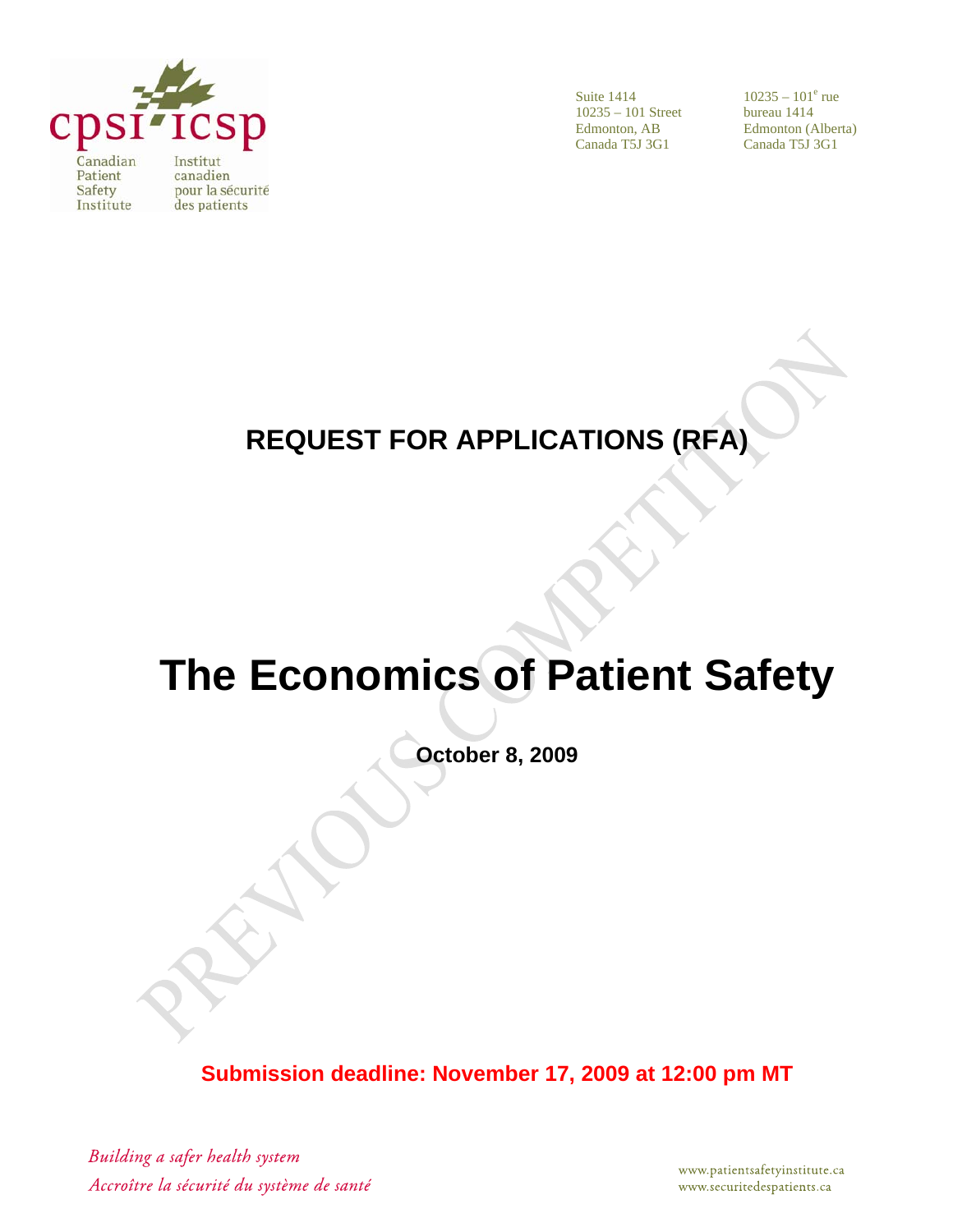### **Table of Contents**

RFA: The Economics of Patient Safety Canadian Patient Safety Institute

Building a safer health system Accroître la sécurité du système de santé Page 1 of 10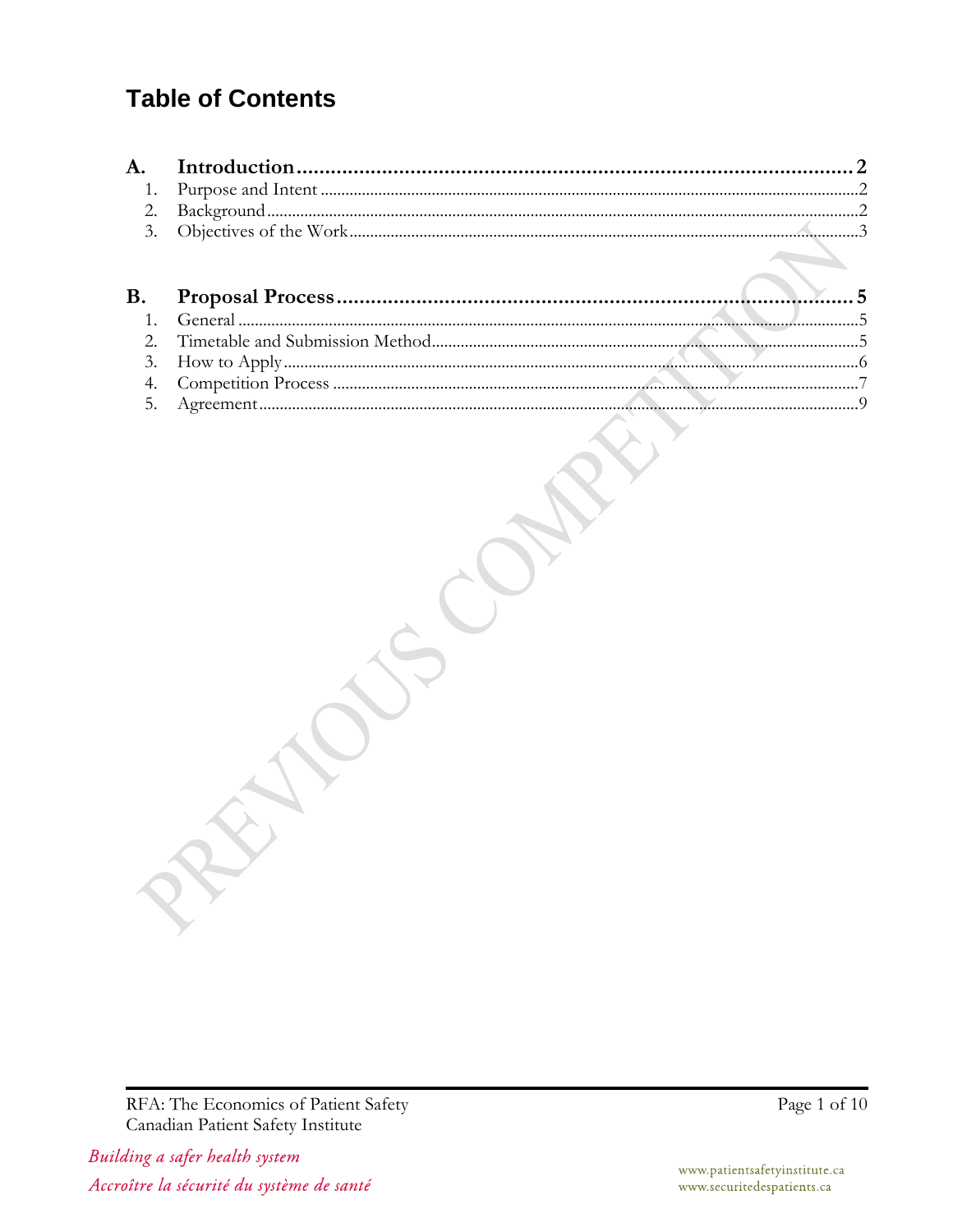## **A. Introduction**

#### **1. Purpose and Intent**

The Canadian Patient Safety Institute (CPSI) together with 3M and Baxter have jointly identified the need to better understand the "economics" of patient safety. In particular, the CPSI, 3M and Baxter wish to gain an evidence-informed sense of the cost borne by the health system in Canada arising from adverse events and the economic value of programs which enhance the use of best practices and reduce unsafe practice - at the level of clinics, large institutions and whole populations. This information will assist CPSI in:

- Providing health organizations with an estimate and order of magnitude of the economic costs they bear as a result of current patient safety practices/adverse events;
- Motivating change in the health system to reduce adverse events;
- Targeting initiatives that could be used to reduce adverse events and the associated economic costs; and
- Prioritizing areas for future research in patient safety.

Towards this goal, CPSI is requesting applications from research teams that will report on the "economics" of patient safety. For the purposes of this Request for Applications (RFA) and the research paper, **patient safety** is defined as "…the reduction and mitigation of unsafe acts within the health care system rather than from the patient's underlying illness, as well as through the use of best practices shown to improve patient safety outcomes" (adapted from The Canadian Patient Safety Dictionary, October 2003).

The successful applicant team will update a Project Committee comprised of CPSI staff and a member of staff from 3M and Baxter on project progress during the course of the project. The schedule for these update meetings will be established at the time of the completion of a research agreement. The Project Committee may also work closely with the successful applicant team to develop knowledge translation activities related to the project results.

#### **2. Background**

#### **The Canadian Patient Safety Institute (CPSI)**

http://www.patientsafetyinstitute.ca/

CPSI was established by Health Canada in December 2003, as an independent not for-profit corporation. CPSI, along with its many partnering agencies, is working to define the key patient safety issues throughout Canada, and reduce the occurrence of adverse events, in pursuit of a safer Canadian health system. CPSI performs a coordinating and leadership role, promotes leading practices and raises awareness to enable the building of a culture of patient safety and quality improvement throughout the Canadian health system. In order to reach its mandate, key activities are organized in the following four areas of focus:

• Education: CPSI will work with partners to ensure integration of leading patient safety practices into education and training systems for undergraduate and practicing healthcare professionals across the continuum of care.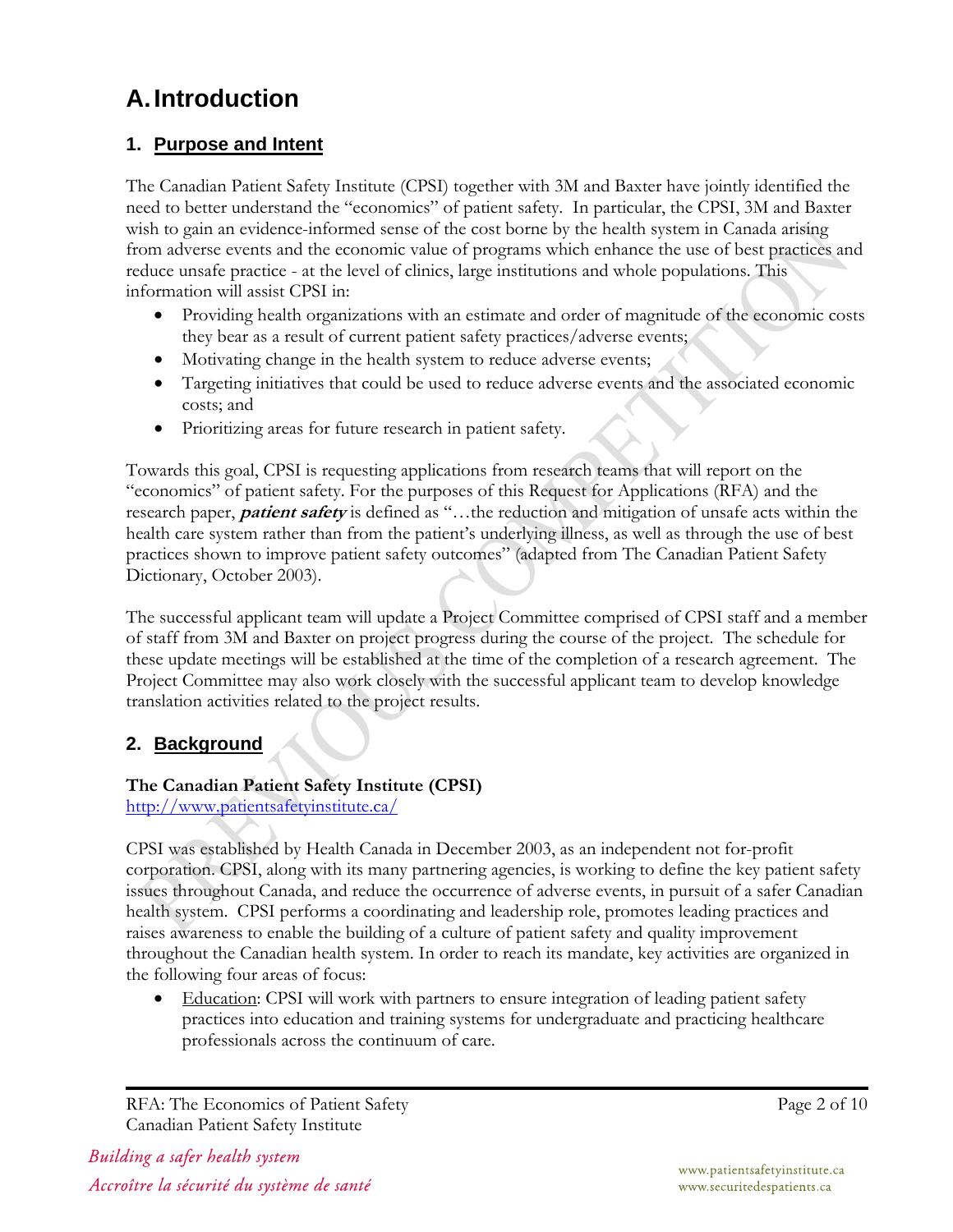- Research: The discovery of new information and the gathering of existing knowledge is the basis from which CPSI will champion the improvement of safety in the Canadian healthcare system. Research will provide important information to help better understand the magnitude of the current patient safety challenge, know what is achievable, and identify ideas that have worked to improve safety.
- Tools and Resources: CPSI engages experts and practitioners to act as a catalyst in the development of and spread the use of tools and resources for improving patient safety across the continuum of health settings.
- Interventions and Programs: Healthcare professionals are dedicated to the delivery of safe, evidence-based care. However, significant time and resources are needed to stay current. For individual professionals and organizations, interventions and programs represent a way to expedite the discovery, adaptation, implementation and evaluation of patient safety methodologies locally.

#### **3M**

3M Health Care is a global leader in medical and oral care products, and drug delivery and health information systems. 3M supplies innovative and reliable products that help health care professionals improve the quality of care.

#### **Baxter Canada**

Baxter International Inc. develops, manufactures and markets products that save and sustain the lives of people with hemophilia, immune disorders, infectious diseases, kidney disease, trauma, and other chronic and acute medical conditions. As a global, diversified healthcare company, Baxter applies a unique combination of expertise in medical devices, pharmaceuticals and biotechnology to create products that advance patient care worldwide.

Baxter's Medication Delivery business manufactures products used in the delivery of fluids and drugs to patients. These include intravenous (IV) solutions and administration sets, premixed drugs and drug-reconstitution systems, pre-filled vials and syringes for injectable drugs, IV nutrition products, infusion pumps, and inhalation anesthetics, as well as products and services related to drug formulation and enhanced packaging technologies.

#### **3. Objectives of the Work**

CPSI, supported by unconditional support grants from 3M and Baxter, is interested in commissioning research which will ultimately report on the "economics" of patient safety in Canada. This work will entail the development and completion of a review that will ideally include:

• A summary of research in the area including identification of challenges, pitfalls and promising approaches in economic evaluation in this area. This summary should include assessment of the weight of the evidence on the economic impact of adverse events and potential benefit of patient safety initiatives. Key informant interviews may be helpful in rounding out this section. The proposal should include justification by the applicant team regarding whether this activity will be necessary and if so, the methods that they propose to undertake the Canadian and

RFA: The Economics of Patient Safety Canadian Patient Safety Institute

Building a safer health system Accroître la sécurité du système de santé Page 3 of 10

www.patientsafetyinstitute.ca www.securitedespatients.ca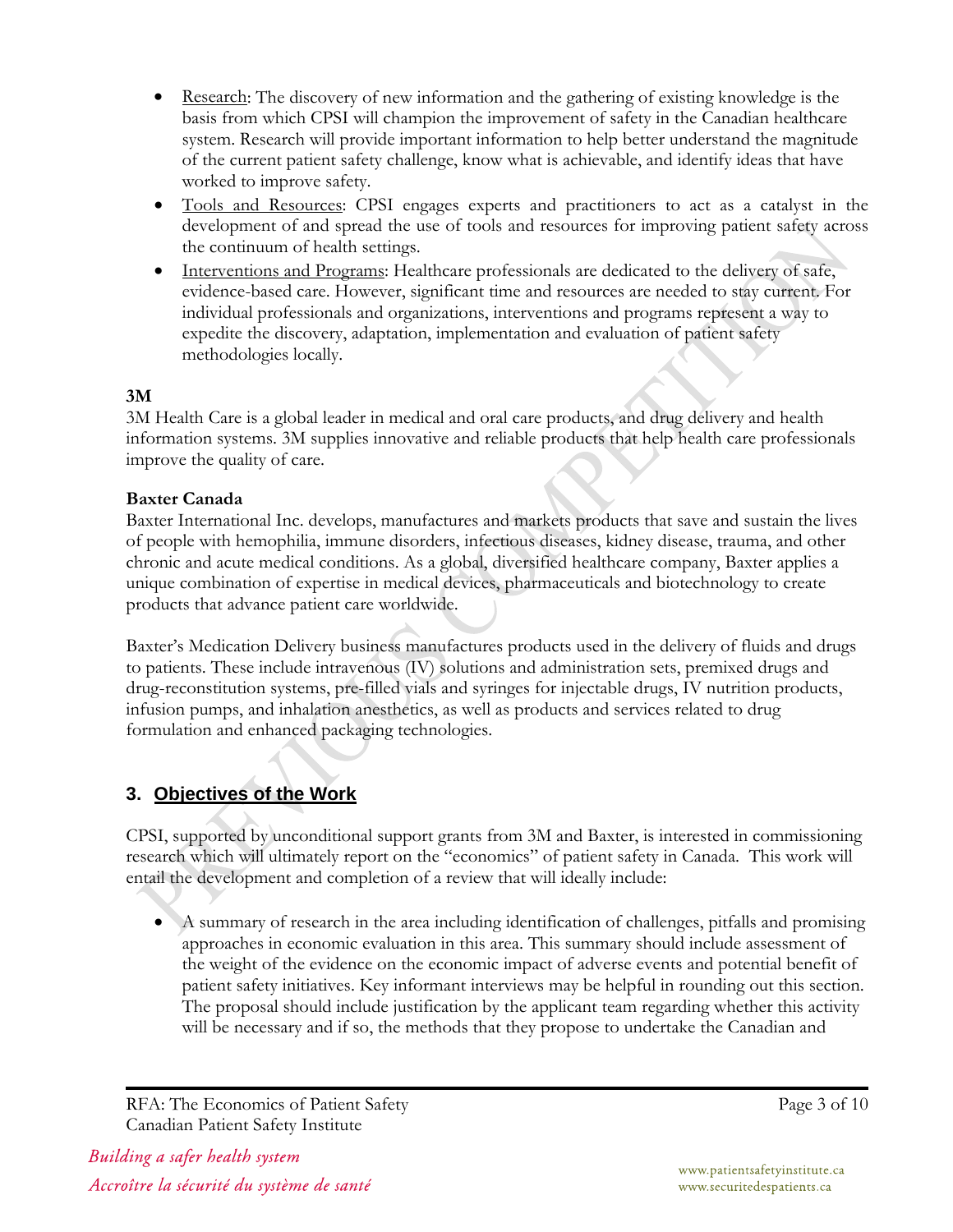international interviews. A literature review will be available from CPSI for the team to use and/or build upon (see CPSI website).

- Development of a conceptual framework to guide future research on economics of patient safety.
- An estimate of the costs incurred by the health system in Canada as a result of adverse events in acute care settings in areas such as surgery, medications, and infections , and potentially in community-based settings (such as home care, long term care, mental health, etc) if the evidence to support such analyses is available. For example, what is the economic burden of illness associated with the current prevalence of adverse events? A similar overview is needed on the economic burden of care gaps in diagnosis, prescription, adherence and access.
- An assessment of the possible cost benefits that can be realized by improving patient safety. It is anticipated that these estimates will be based on modeling of evidence derived from practice improvement and adverse event reduction programs carried out in Canada or in other countries that have applicability to Canada, in various disease states and settings, in the recent past (1990-present). They may include macroeconomic analysis, such as budget impact assessments at regional, provincial, territorial and national levels when such programs are operative; as well as cost benefit analyses of clinical endpoints such as reduced hospitalizations and increased productivity.
- A list of priority target areas, based on the cost benefits and intervention opportunity viewpoints identified from the above analyses. Specifically, the data and conclusions should indicate which disease states, care gaps and potential adverse events offer the best return on investment and should be the preferred focus as improvements are made to the health system in Canada.

The final document must be written so that policy and decision makers are able to understand the basic concepts and findings of the work.

#### **Target Audience**

The primary audience for the outcomes of this research project and its final report are decision and policy makers in government health ministries, political leaders engaged in these areas, members of health authority boards, hospital boards, CEOs and members of senior executive teams in health service delivery organizations.

#### **Deliverables**

The final document must be submitted in 1:3:25 page format, which includes a one-page summary of key messages, a three-page executive summary, and a 25-page main report, supplemented by references and appendices as appropriate. The successful applicant team will be encouraged to publish the project results in a peer-reviewed journal.

#### **Budget**

RFA: The Economics of Patient Safety Canadian Patient Safety Institute

Building a safer health system Accroître la sécurité du système de santé Page 4 of 10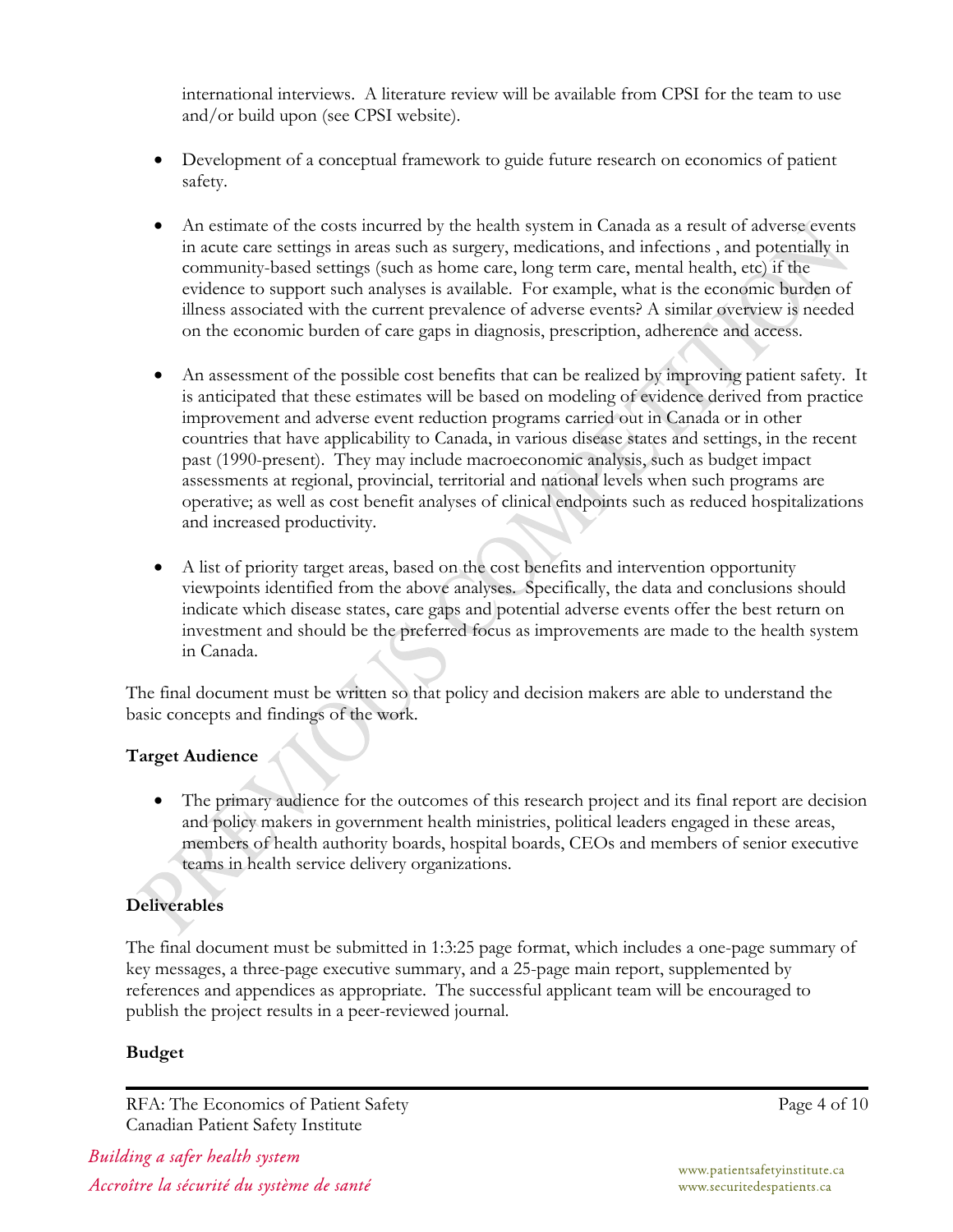The maximum funding available for this project is **\$120,000**. It is recognized that additional funding may be desirable and necessary to support the work that teams propose. Should applicant teams require additional funding, they must secure the additional support and state in their application the amount of additional funding along with the name of the organization that will provide that support.

#### **Assumptions**

CPSI, 3M and Baxter will provide suggested names for key informant interviews and of some Canadian/international experts who must be consulted during data collection.

The proposed research can be completed in a period of 12-15 months.

### **B. Proposal Process**

#### **1. General**

Costs incurred by applicants during the design, preparation, or submission of a proposal will not be reimbursed.

 Submitted proposals will not be returned to the applicant. The proposal and supporting documentation become the property of CPSI, however the rights to any proprietary information included in the proposal remains that of the applicant and/or their organization.

CPSI reserves the right to contact any person or organization cited in a proposal and to take steps necessary to fully assess the professional reputation and credibility of the applicant and team, without seeking the authorization of the team.

#### **2. Timetable and Submission Method**

Anticipated competition timeline is outlined below.

| Activity                                                         | Deadline          |
|------------------------------------------------------------------|-------------------|
| Request for Applications Issued                                  | October 8, 2009   |
| Proposals Due to CPSI                                            | November 17, 2009 |
| Peer/Merit Review of Applications                                | February 2010     |
| All applicants will be advised of the status of their submission | March 2010        |
| Research Agreement signed with successful team                   | March 2010        |
| Successful team will be publicly announced                       | April 2010        |

Completed packages must be received at the CPSI office no later than **November 17, 2009 at 12:00 pm MT**. Applications must be complete and include all required supporting documents.

#### **Applications or portions thereof received after the deadline will not be accepted.**

RFA: The Economics of Patient Safety Canadian Patient Safety Institute

Building a safer health system Accroître la sécurité du système de santé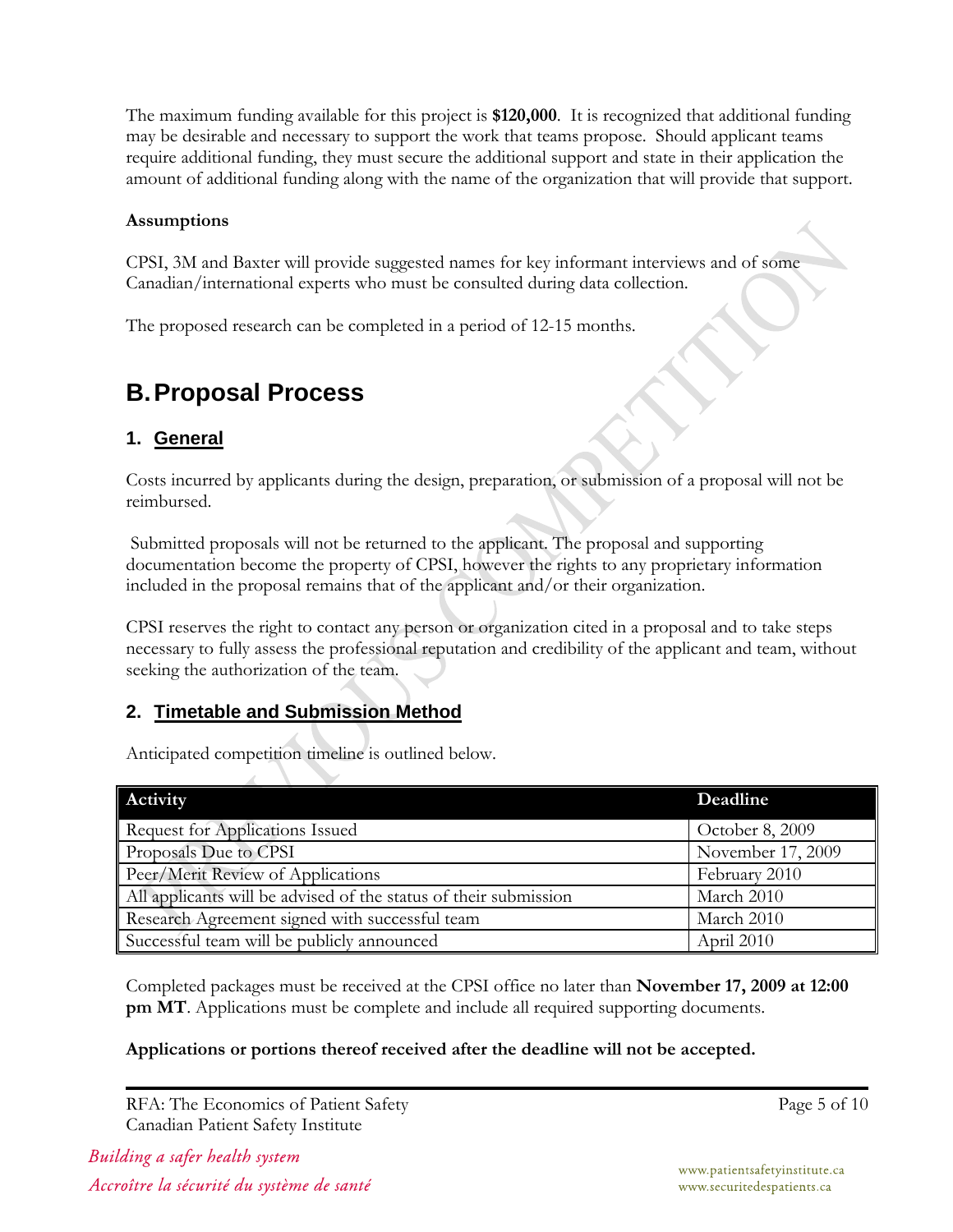The original fully signed application and three complete paper copies must be submitted to:

RFA: Economics of Patient Safety Canadian Patient Safety Institute 10235 - 101 Street, Suite 1414 Edmonton, Alberta T5J 3G1

In addition to the paper copies, applicants must also submit the completed application form electronically in Microsoft Word format (excluding attachments) to  $rfa@cpsi$ -icsp.ca. Electronic signatures on the original application form will be accepted.

**Proposals received after the deadline will not be considered and will be returned**. All applicants will receive acknowledgement via e-mail shortly after receipt of the proposal. Announcement to the successful applicant will be by telephone and letter. All unsuccessful applicants will be notified electronically.

Applications will be accepted in English or French. Please note that the project details and budget justifications sections of French language applications received by CPSI will be translated to English. Applicants may arrange to have these sections of their application translated by a translator of their choice and CPSI will reimburse them at the rate of \$0.25 per word. Applicants will have up to one week after submitting their proposal to submit their translation. (**Please note**: the original application must still be submitted by the deadline).

Applicants must use the CPSI application for to indicate their decision regarding the commissioning of the translation. Any revisions made to the application during the translation process will disqualify the application from consideration in the competition.

#### **3. How to Apply**

Applicants must submit a completed application form. To obtain a copy of the application form and/or submit any questions or seek clarification, please, email CPSI at  $rfa@cpsi-csp.ca$  with the Subject Heading "Economics of Patient Safety." Applicants **must** follow all instructions within the application form.

#### **Mandatory Competition Requirements**

**The following are the eligibility criteria for this competition:** 

- The **principal** focus of the project is the economics of patient safety. Applications where patient safety is deemed to be a secondary consideration will not be eligible for further consideration.
- Project results will generate knowledge that can be readily applied across patient populations, health care settings, services, or jurisdictions in Canada.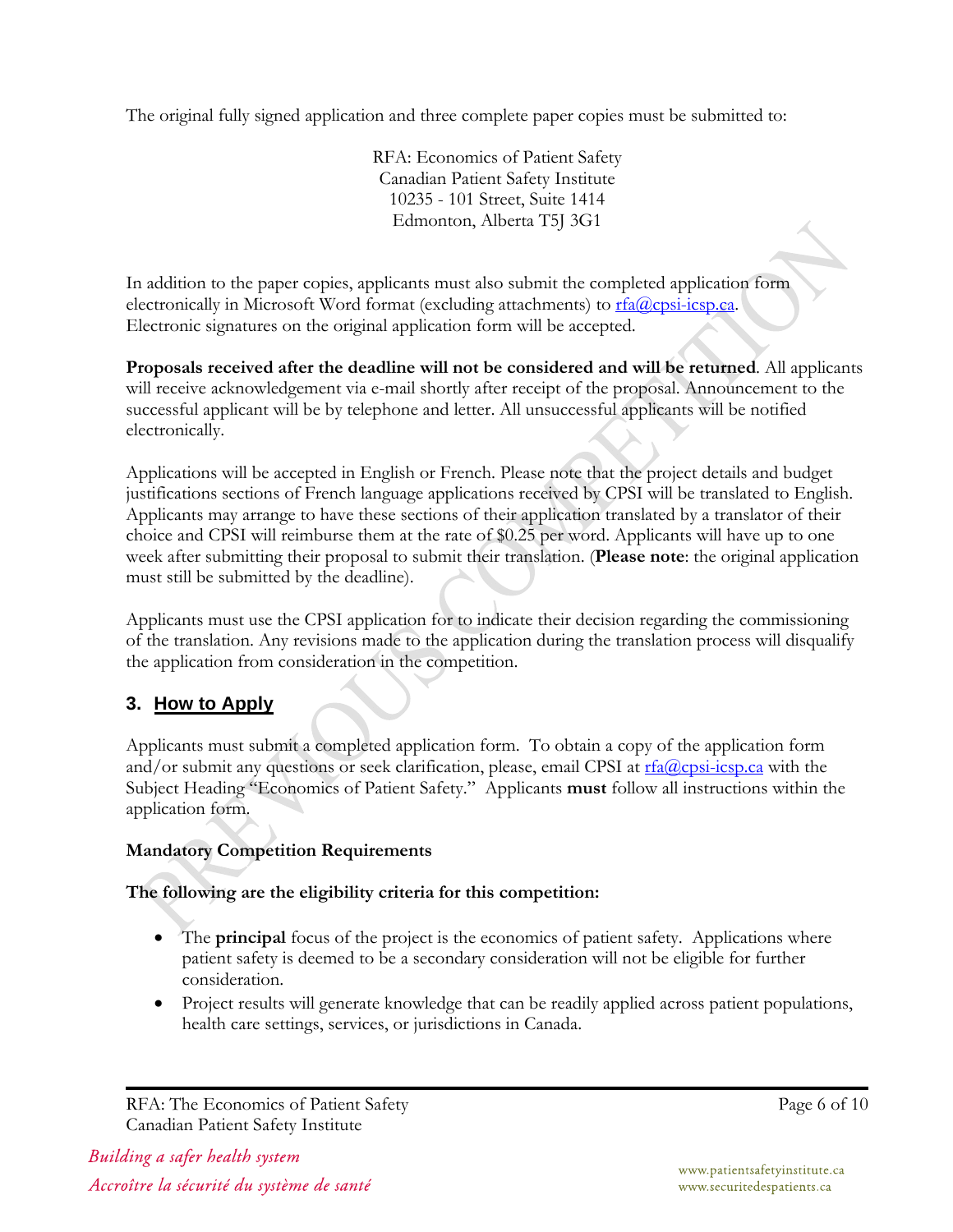- Team lead/co-lead must be employees or affiliated with a Canadian not-for-profit organization (e.g., hospital, health region, university, professional association, etc.). These individuals may not be paid through the project budget.
- Applicant teams are encouraged to have at least one Decision Maker and one experienced Researcher on the project team.
	- o The Decision Maker should be someone positioned to effectively facilitate the adoption of project results; a Decision Maker is an individual who makes decisions or influences policies that have a direct influence on the organization, delivery, financing, management, or regulation of health systems or services.
	- o The Researcher is an individual with experience in conducting research who is able to effectively plan, develop, and conduct research of strong scientific rigor.
- Applicant teams are encouraged to involve interdisciplinary and/or multi-jurisdictional teams of Researchers and Decision Makers.
- Project funds must be held by a Canadian not-for-profit healthcare organization or a Canadian university that is legally able to hold and administer research funds.
- The project must have innovative, integrated knowledge translation which must reach beyond publication in peer-reviewed journals and presentations at conferences.

#### **Exclusion Criteria**

The following are not eligible for CPSI funding through this research competition:

- biomedical or basic health research;
- teams in which the lead applicant is not affiliated with a Canadian not-for-profit institution;
- additional funding for ongoing research or demonstration projects;
- work related to master or doctoral theses that have publishing and/or information sharing restrictions;
- salary support for faculty within a post secondary academic institution such as a University, College, Technical Institute or other educational institutions who educate current or future health care providers. To be eligible to be paid through project funds, the team member's current job description must not include conducting or participating in research: this must be something new to his/her portfolio as a result of their involvement in the project.

#### **4. Competition Process**

#### **Stage 1: Screening Process**

All applications received will undergo a screening process. The screening is to assess applications for consistency with the competition requirements as outlined in this document. Please note applications whose focus is not primarily on the economics of patient safety will not receive further consideration.

#### **Screening Criteria:**

- Full application is received on or before November 17, 2009 at 12:00 pm MT.
- Application includes one original and three hard copies, and one electronic copy via e-mail.

RFA: The Economics of Patient Safety Canadian Patient Safety Institute

Building a safer health system Accroître la sécurité du système de santé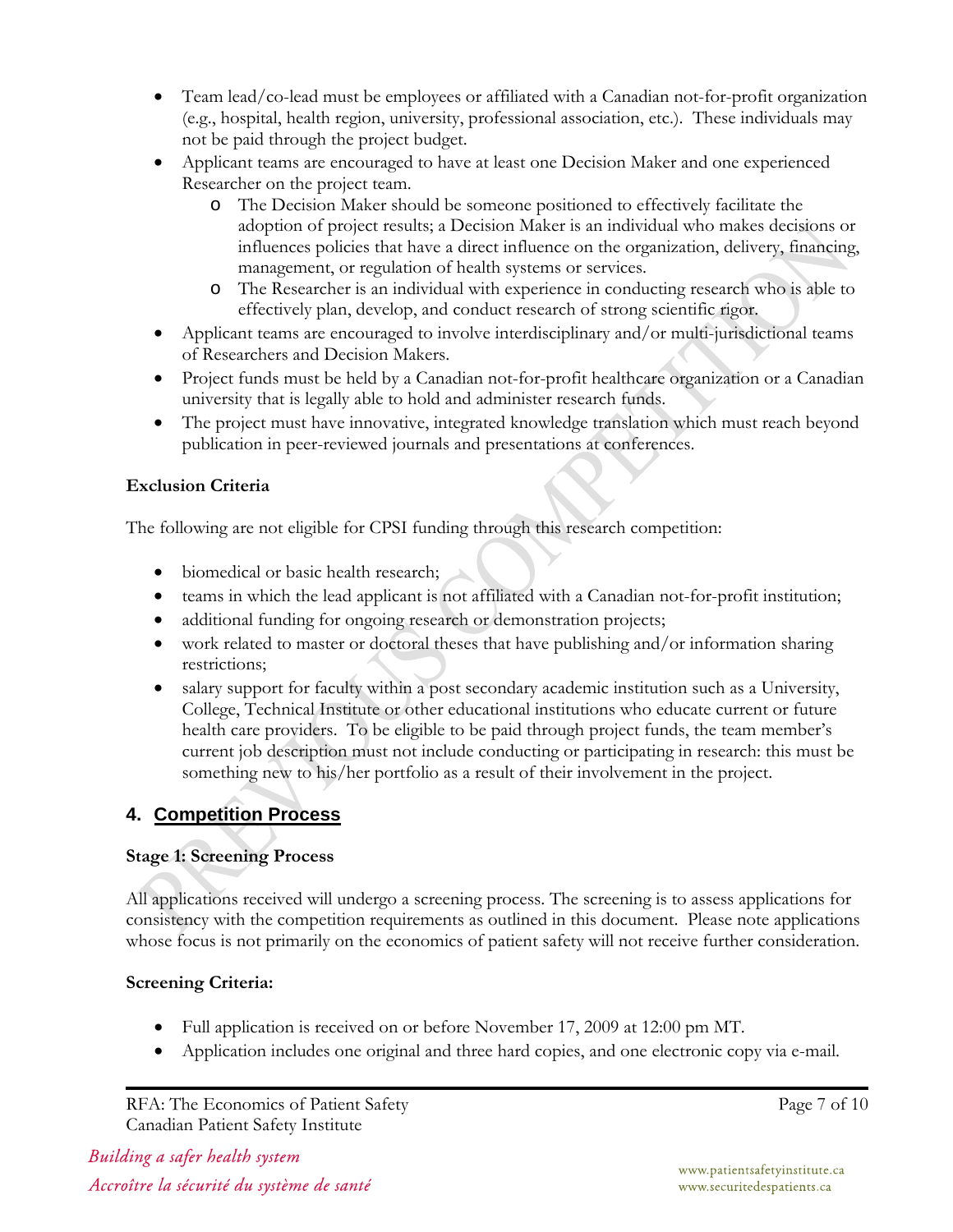• Application is complete and includes all mandatory information, required signatures and supporting documentation, including all letters of support. Applications received by fax will **not** be accepted.

Applications successfully satisfying the screening criteria will undergo a Peer/Merit Review process by a Peer/Merit Review Panel.

The team lead of all applications unsuccessful in Stage 1 will receive notification from CPSI in March 2010.

#### **Stage 2: Peer/Merit Review Process**

All applications successful in Stage 1 will qualify for Stage 2. During this stage, applications will be reviewed by a Panel of recognized health system researchers and decision makers, knowledgeable in the area. The names of Panel members will be published on the CPSI website after the Panel meeting.

The Peer/Merit Review Panel will meet to discuss all applications and collectively select the highest ranked application for funding.

#### **Peer/Merit Review Criteria**

- The scientific feasibility and viability of the project:
	- o Are the project questions and objectives clear?
	- o Are the methods and analytical/evaluative approaches appropriate for the research questions and topic?
- Are the data sources necessary to support the analysis well defined, available and reliable?
- Are the project plan and timelines clear and feasible? Is the budget reasonable and appropriate?
- The potential benefit to the healthcare system in improving patient safety:
	- o To what extent will the project yield new information that will contribute to meaningful and sustainable improvements in numerous patient safety areas and settings in the Canadian healthcare system?
- Does the proposal include interdisciplinary and/or multi-jurisdictional collaboration (e.g. more than one province/territory, more than one health delivery organization, more than one profession participating, etc.)? Preference will be given to proposals which include these aspects.
- Strengths and suitability of applicant team:
	- o What is the quality and capacity of the lead applicant and the project team? Do their track records demonstrate that they have the composite experience, skills, and

RFA: The Economics of Patient Safety Canadian Patient Safety Institute

Building a safer health system Accroître la sécurité du système de santé Page 8 of 10